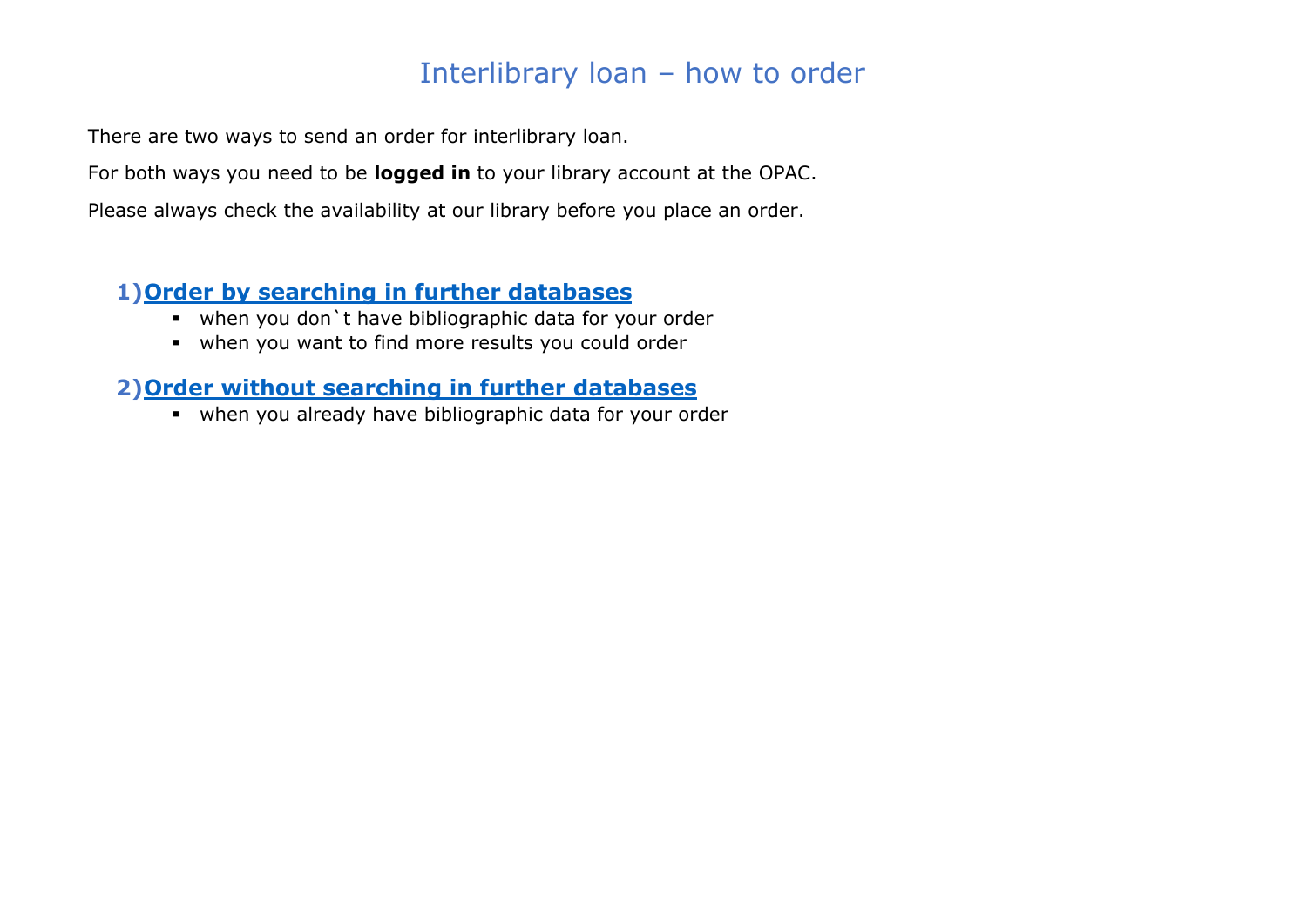### <span id="page-1-0"></span>**1)Order by searching in further databases**

Go to **Database selection** and select further databases.

First, you should try the **Bavarian Library Network**. When there are too little results, you can select further databases.

| $\bigcirc$ Find similar terms<br><b>Exact words</b><br>$\odot$  |                                  |         |  |
|-----------------------------------------------------------------|----------------------------------|---------|--|
| <b>Current branch</b>                                           |                                  |         |  |
| <b>THB Deggendorf</b>                                           | $\checkmark$                     |         |  |
| Search in branch                                                | Language                         |         |  |
| all                                                             | all<br>$\checkmark$              |         |  |
| Type of medium                                                  | Year from                        | Year to |  |
| all                                                             | $\check{~}$                      |         |  |
| Search preferences<br><b>Database selection</b>                 |                                  |         |  |
| <b>Databases</b>                                                | <b>Database selections lists</b> |         |  |
| all   none                                                      | <b>SunRise databases</b>         |         |  |
| Deggendorf Institute of Technology Library<br>$\checkmark$      | Standard database selection      |         |  |
| <b>Bavarian Library Network</b><br>ℝ                            | <b>Select</b>                    |         |  |
| <b>Bavarian Library Network</b>                                 | My database selections lists     |         |  |
| <b>Bibliotheksverbund Niedersachsen</b>                         | none                             |         |  |
| Union Catalogue South-Western Germany<br>Union catalogue Hessia |                                  |         |  |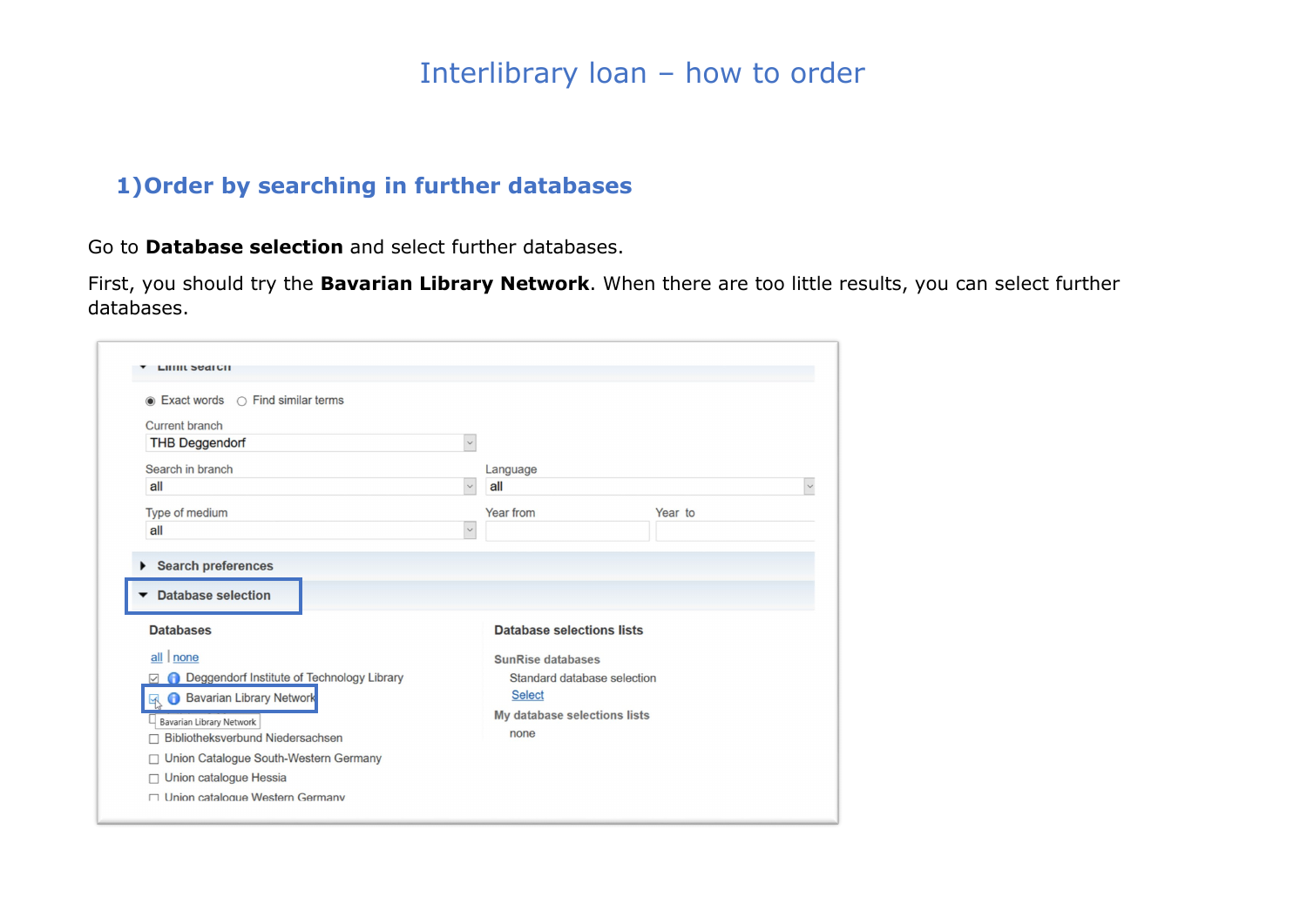#### You can do your research now:

|                       |                  | Search temporary selection of databases |                  |                   |
|-----------------------|------------------|-----------------------------------------|------------------|-------------------|
| <b>Search request</b> |                  |                                         |                  |                   |
| Author                |                  |                                         | $\smallsetminus$ | gallo, carmine    |
| and                   | $\smallsetminus$ | <b>Basic search</b>                     | $\check{~}$      |                   |
| and                   | $\checkmark$     | <b>Title</b>                            | $\checkmark$     | steve jobs        |
| and                   | $\checkmark$     | Subject                                 | $\checkmark$     |                   |
| and                   | $\checkmark$     | Year                                    | $\checkmark$     |                   |
| and                   |                  |                                         | $\checkmark$     | ピ<br>$\checkmark$ |

#### You get results from **Deggendorf Institute of Technology** and from **Bavarian Library Network**.

To order an interlibrary loan click a title that we do not have in Deggendorf.

| <b>Databases</b> |                                      |
|------------------|--------------------------------------|
| <b>Modify</b>    | Modify selection of databases        |
| Databases (2)    |                                      |
| Linear(1)        | Deggendorf Institute of Technology   |
|                  | <b>Bavarian Library Network (10)</b> |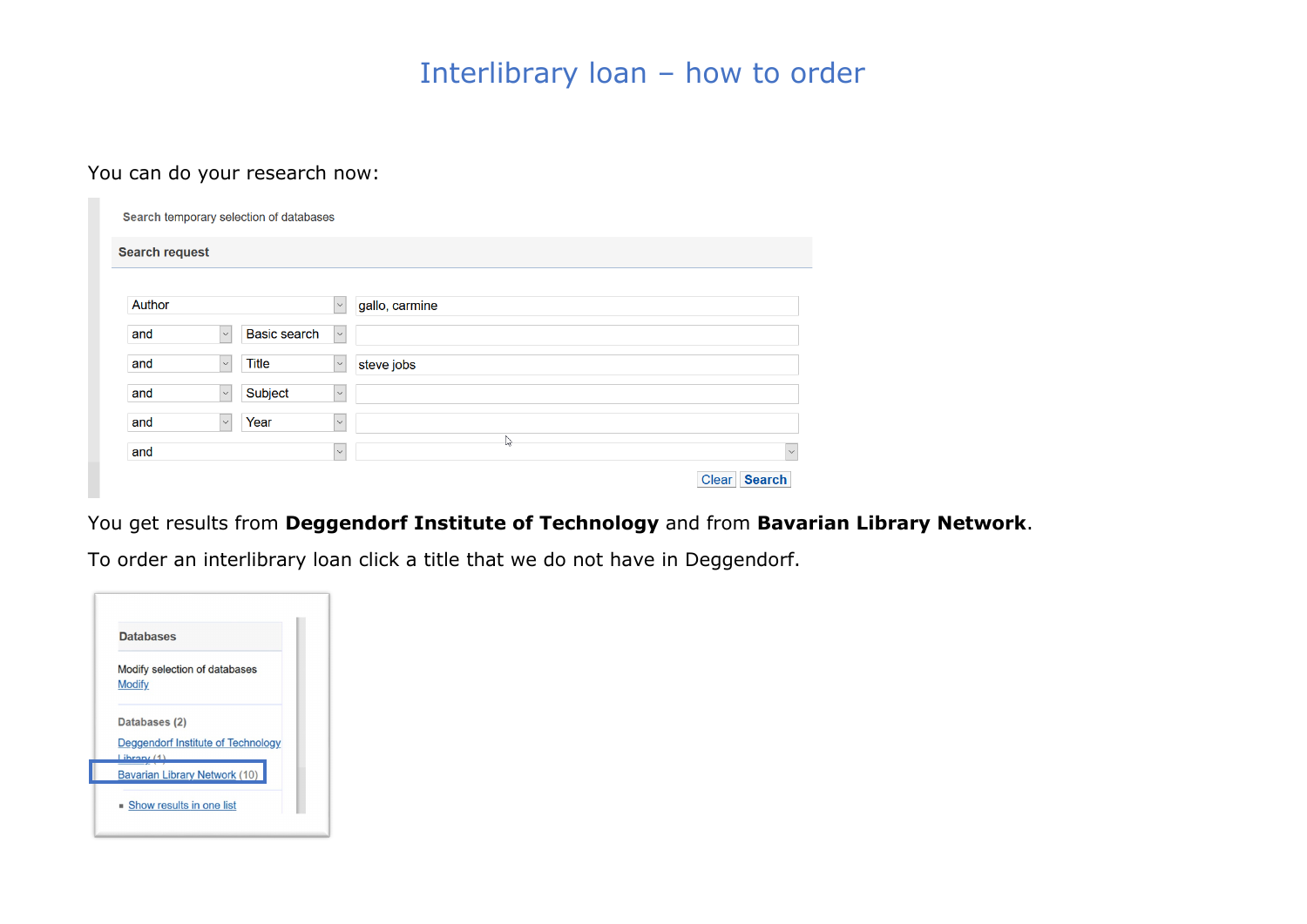Click **Further options** until there appears the order form.



| Order form               |                      | Open ILL possible through the co-operative system.           | open freetext interlibrary loan order form |
|--------------------------|----------------------|--------------------------------------------------------------|--------------------------------------------|
|                          | Gateway Bayern (SFX) | The title is available via SFX (Bibliotheksverbundes Bayern) | show holding librarys                      |
| <b>Interlibrary Loan</b> |                      | The title is available in the co-operative system.           |                                            |
| <b>Local Holdings</b>    |                      | No corresponding title found in local collection             |                                            |
| <b>Description</b>       |                      | Full-text URL available.                                     | <b>follow link</b>                         |
| <b>Table of Contents</b> |                      | Full-text URL available.                                     | <b>follow</b> link                         |
| <b>Holdings</b>          | <b>Get document</b>  | More title information                                       |                                            |

Complete this form and send your order:

| <b>ISBN:</b>                      |                                                                                                                                                              |
|-----------------------------------|--------------------------------------------------------------------------------------------------------------------------------------------------------------|
| 978-3-86881-302-9                 |                                                                                                                                                              |
| Edition:                          |                                                                                                                                                              |
|                                   |                                                                                                                                                              |
| <b>Edition:</b>                   |                                                                                                                                                              |
| different edition also acceptable |                                                                                                                                                              |
| Note:                             |                                                                                                                                                              |
| max. 500 Zeichen                  |                                                                                                                                                              |
|                                   | Place your order / Access the order form for copies                                                                                                          |
|                                   | Interlibray loan (request of literature from another library) is only possible, if the book or journal cannot be found in the holdings of a local library. A |
|                                   |                                                                                                                                                              |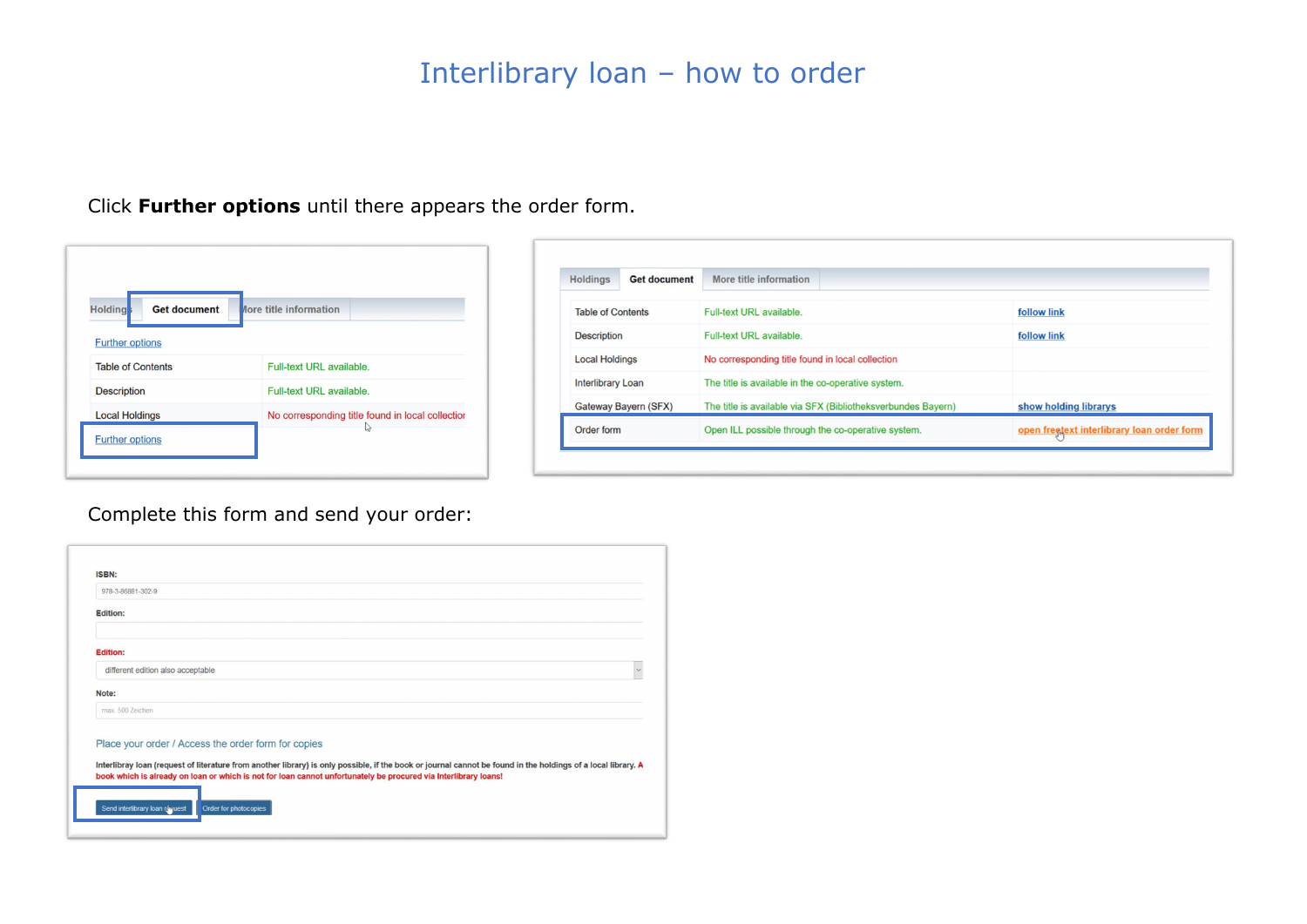| <b>ILCHNISCHE</b><br>HOCHSCHULE<br>DEGGENDORF                                                                                     | <b>Advanced search</b><br>Search                                    |
|-----------------------------------------------------------------------------------------------------------------------------------|---------------------------------------------------------------------|
| $He$ <sub><math>p</math></sub><br>What's new<br>Language: english v<br><b>Ask your library</b><br><b>Home</b><br>Ack your library | <b>Actions</b>                                                      |
|                                                                                                                                   | • Order suggestion<br><b>Interlibrary loan</b><br>Interlibrary loan |

## <span id="page-4-0"></span>**2)Order without searching in further databases**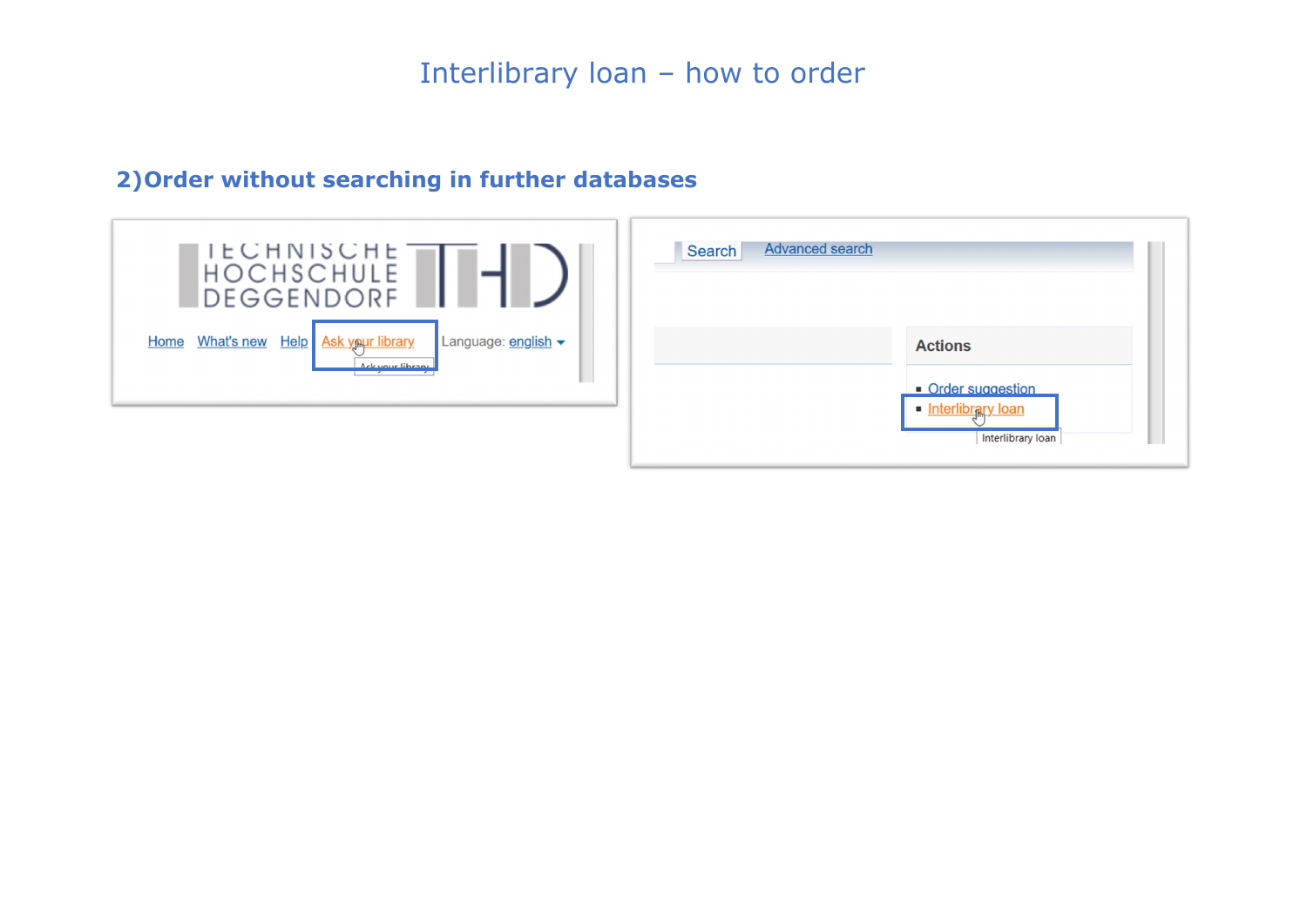